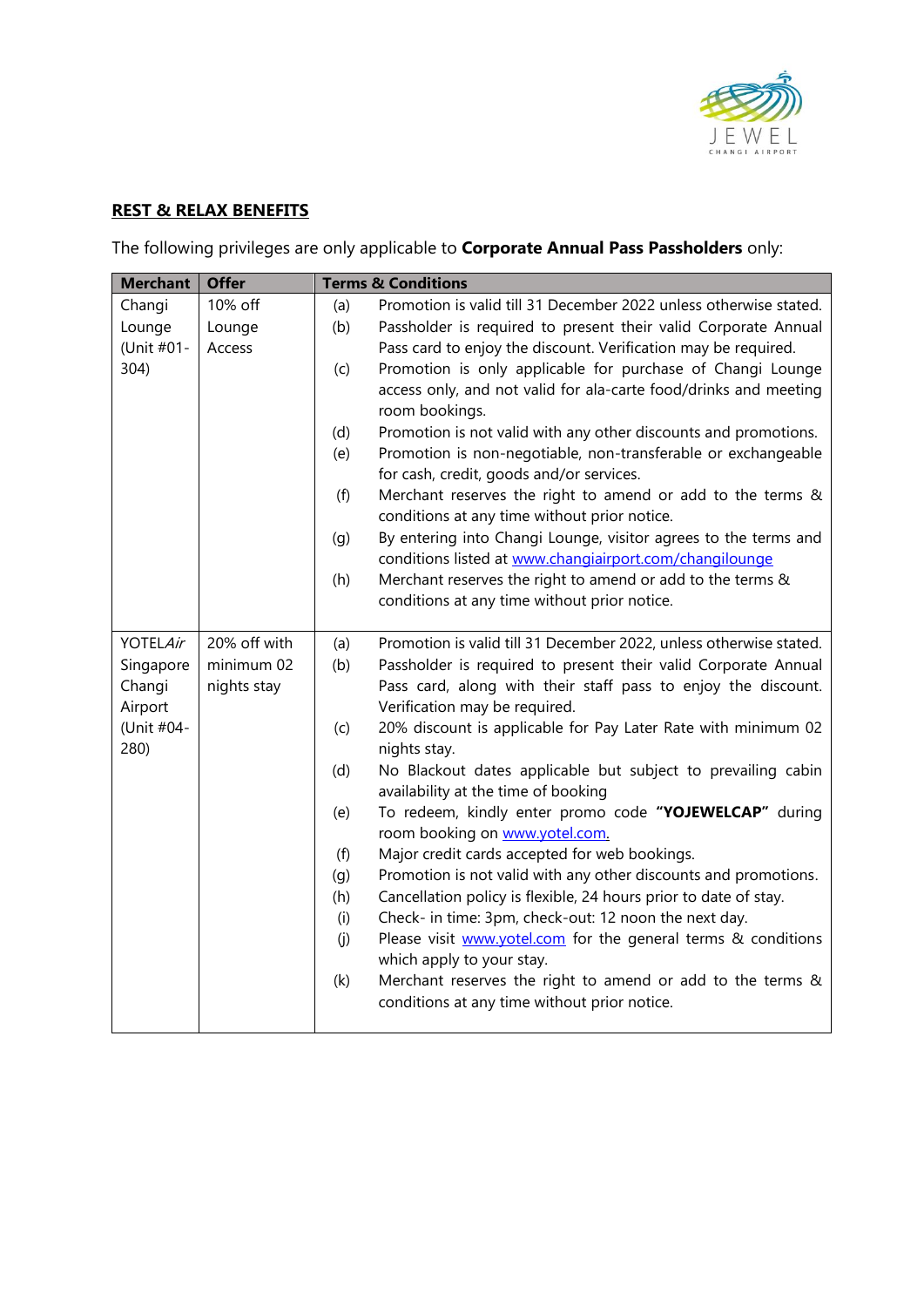

| <b>Merchant</b> | <b>Offer</b>          | <b>Terms &amp; Conditions</b> |                                                                             |
|-----------------|-----------------------|-------------------------------|-----------------------------------------------------------------------------|
| Crowne          | 15% off Best          | (a)                           | Promotion is valid till 30 December 22 unless otherwise stated.             |
| Plaza           | Flex Rate             | (b)                           | Passholder is required to present their valid e-membership card             |
| Changi          |                       |                               | to enjoy the discount. Verification may be required upon check              |
| Airport         |                       |                               | in.                                                                         |
| (75)            |                       | (c)                           | 15% discount is applicable on Best Flex Rate and maximum of 2               |
| Airport         |                       |                               | rooms per booking.                                                          |
| Blvd.,          |                       | (d)                           | Rate quoted is per room per night subject to 10% service                    |
| $#01-01,$       |                       |                               | charge and prevailing government tax                                        |
| Singapore       |                       | (e)                           | No Blackout dates applicable.                                               |
| 819664)         |                       | (f)                           | To redeem, kindly enter promo code "CPCAJewel" via                          |
|                 |                       |                               | www.changiairport.crowneplaza.com                                           |
|                 |                       | (g)                           | Major credit cards accepted for web bookings                                |
|                 |                       | (h)                           | Promotion is not valid with any other discounts and                         |
|                 |                       |                               | promotions.                                                                 |
|                 |                       | (i)                           | Cancellation policy is flexible, 24 hours prior to date of stay.            |
|                 |                       | (j)                           | Check- in time: 3pm, check-out: 12 noon the next day.                       |
|                 |                       | (k)                           | Please visit https://changiairport.crowneplaza.com/ for the                 |
|                 |                       |                               | general terms & conditions which apply to your stay.                        |
|                 |                       | (a)                           | Merchant reserves the right to amend or add to the terms &                  |
|                 |                       |                               | conditions at any time without prior notice.                                |
|                 |                       |                               |                                                                             |
| Dusit           | Up to 15% off         | (b)                           | Promotion is valid from 01 January to 30 December 2022.                     |
| Thani           | <b>Best Available</b> | (c)                           | Room reservations include the following:                                    |
| Laguna          | Rates                 |                               | Breakfast for up to two adults at all-day dining restaurant at<br>$\bullet$ |
| Singapore       |                       |                               | Greenhouse                                                                  |
| (11)            |                       |                               | Welcome drink upon arrival<br>$\bullet$                                     |
| Laguna          |                       |                               | Complimentary Wifi<br>$\bullet$                                             |
| Golf            |                       |                               | <b>Complimentary Parking</b><br>$\bullet$                                   |
| Green,          |                       |                               | Complimentary Dusit Balance Minibar per stay<br>$\bullet$                   |
| Singapore       |                       |                               | Complimentary Dusit Care Kit per stay<br>$\bullet$                          |
| 488047)         |                       |                               | 20% off Food & Beverage (excluding The Nest restaurant &<br>$\bullet$       |
|                 |                       |                               | In Room Dining (IRD), and all alcoholic beverages,                          |
|                 |                       |                               | promotional, discounted and set menus in all restaurants)                   |
|                 |                       |                               | 10% off Spa treatments at Devarana                                          |
|                 |                       |                               |                                                                             |
|                 |                       | (d)                           | Enjoy 15% off Best Available Rate on weekday : Sunday to                    |
|                 |                       |                               | Thursday (Non-refundable)                                                   |
|                 |                       | (e)                           | Enjoy 10% off Best Available Rate on weekend : Friday & Saturday            |
|                 |                       |                               | & eve of PH & PH (Non-refundable)                                           |
|                 |                       | (f)                           | This promotion is not applicable for Frequent Flyer Programme.              |
|                 |                       | (g)                           | To make room reservations, please book via www.dusit.com using              |
|                 |                       |                               | promo code "CAGJCAD" or email to dtlsrsvn@dusit.com.                        |
|                 |                       | (h)                           | Promotion rate is subject to rooms availability. Black-out dates            |
|                 |                       |                               | applies.                                                                    |
|                 |                       | (i)                           | Valid Corporate Annual Pass must be presented upon                          |
|                 |                       |                               | check-in for verification.                                                  |